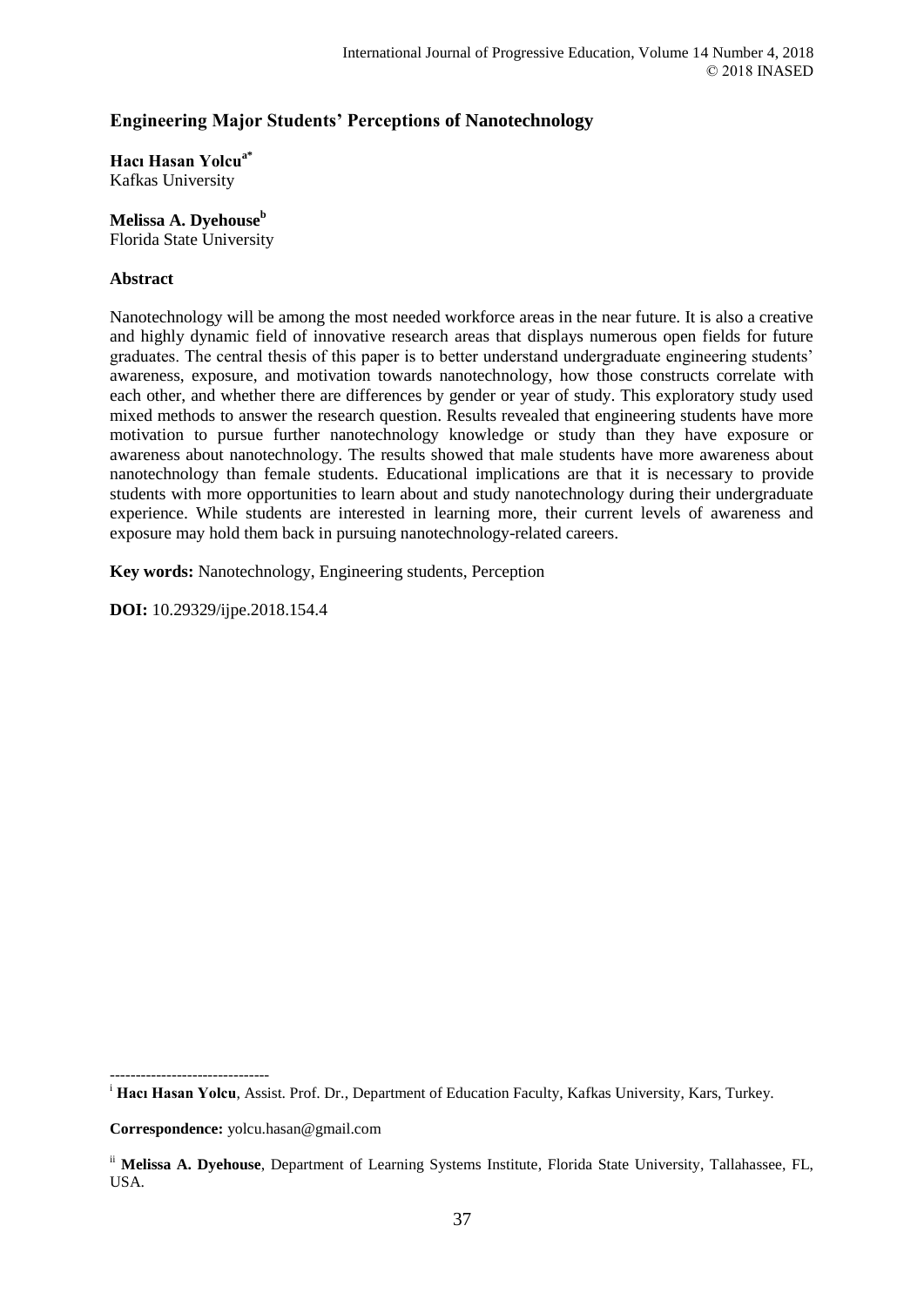## **Introduction**

For the first time Richard Feynman, an American physicist, mentioned the nanoworld with his famous speech "There's Plenty of Room at the Bottom," at an American Physical Society meeting at Caltech on December 29, 1959. Since then, Taniguchi Norio, a professor of Tokyo University of Science, coined the term *nano-technology* in 1974 (Taniguchi, 1974)*.* Shortly after that, an American engineer named Drexler first popularized molecular nanotechnology in the late 1970s. The field of nanotechnology in the 1980s was brought on by the union of research and technical advances, for example, the innovation of the scanning tunneling microscope in 1981 and the discovery of fullerenes in 1985. The field came into prominence in the mid-2000s with governments moving to advance and create research into nanotechnology. Since that time nanotechnology research and government investments have been rising.

The term nanotechnology has come to be used to refer to the arrangement of molecules and atoms at sizes between 1 and 100 nanometers (Blonder & Sakhnini, 2012; Ramsden, 2014). Material shows different properties at the nanoscale than at the macroscale. Material scatters light at different wavelengths, the melting point [increases or decreases], and catalysis and magnetism properties are changed with particle size. For instance, gold is known as yellow a nobel metal but at 10 nanometers (nm) gold particles absorb green light and appear red (Roduner, 2006). Building material at the nanoscale offers many advantages that make it a preferred product, one of which is its superior properties (Sobolev, 2016). Nanotechnology is used in many fields such as environmental production, energy, electronics, military, drug delivery, security and foods (Pagliaro, 2015). It includes many research disciplines and is becoming the driving force in fields such as chemistry, physics, biology, engineering, materials science and medicine (Pagliaro, 2015; Porter & Youtie, 2009).

Nanotechnology became an emerging research field in the 21st century (Jackman et al., 2009). Since then, billions of dollars have been invested in nanotechnology investigations. For example, the president of the United States' 2015 Budget provides over \$1.5 billion for the National Nanotechnology Initiative (NNI) (Bhushan, 2015). In the last decade many scientists around the world have conducted research in the area of nanotechnology. As such, there has been an increasing amount of research papers and published studies on nanotechnology, including several top journals focused on nanoscience research (e.g., Nature Nanotechnology, Nano Letters, ACS Nano). Due to this rapid growth, nanotechnology will be one of the most needed workforce areas in the near future (Greenberg, 2009; Malsch, 2014; Roco, 2003). With this in mind, it is becoming more necessary for engineering students to gain some nanotechnology skills, as these skills are needed by industry (Roco, 2003). Uddin et al. (2001) described nanotechnology-related abilities as those which, 'Provide understanding, characterization and measurements of nanostructure properties…[the] ability for synthesis, processing and manufacturing of nanocomponents and nano systems… [the] ability for design, analysis and simulation of nanostructures and nanodevices…and [which] prepare students to conduct research and development of economically feasible and innovative applications of nanodevices in all spheres of our daily life'.

Researchers have advocated the integration of nanotechnology into the undergraduate engineering curriculum (Drane, Swarat, Light, Hersam, & Mason, 2009; Newberry, 2011; McNally, 2013; Balasubramanian & Meliabari, 2016) and into education as a whole (Jones et al., 2013). Following a review of the literature, Ghattas and Carver (2012) argue that there is a strong need for integration of nanoscience topics into the school curriculum. Greenberg (2009) further argued for the integration of nanoscience into the classroom; in particular stating that the undergraduate classroom presents less barriers to integration than the secondary education level. It follows that universities have increasingly been seeking to educate their students in this field (Goodhew, 2006). Nonetheless, nanotechnology integration has not yet been fully achieved in the undergraduate curriculum. Since nanotechnology is a new and rapidly evolving field, there is a gap between research studies and their application in education. A main challenge for nanotechnology is the education and training of engineering students for the rapid knowledge generation and research in this field (Chang, 2006; Jones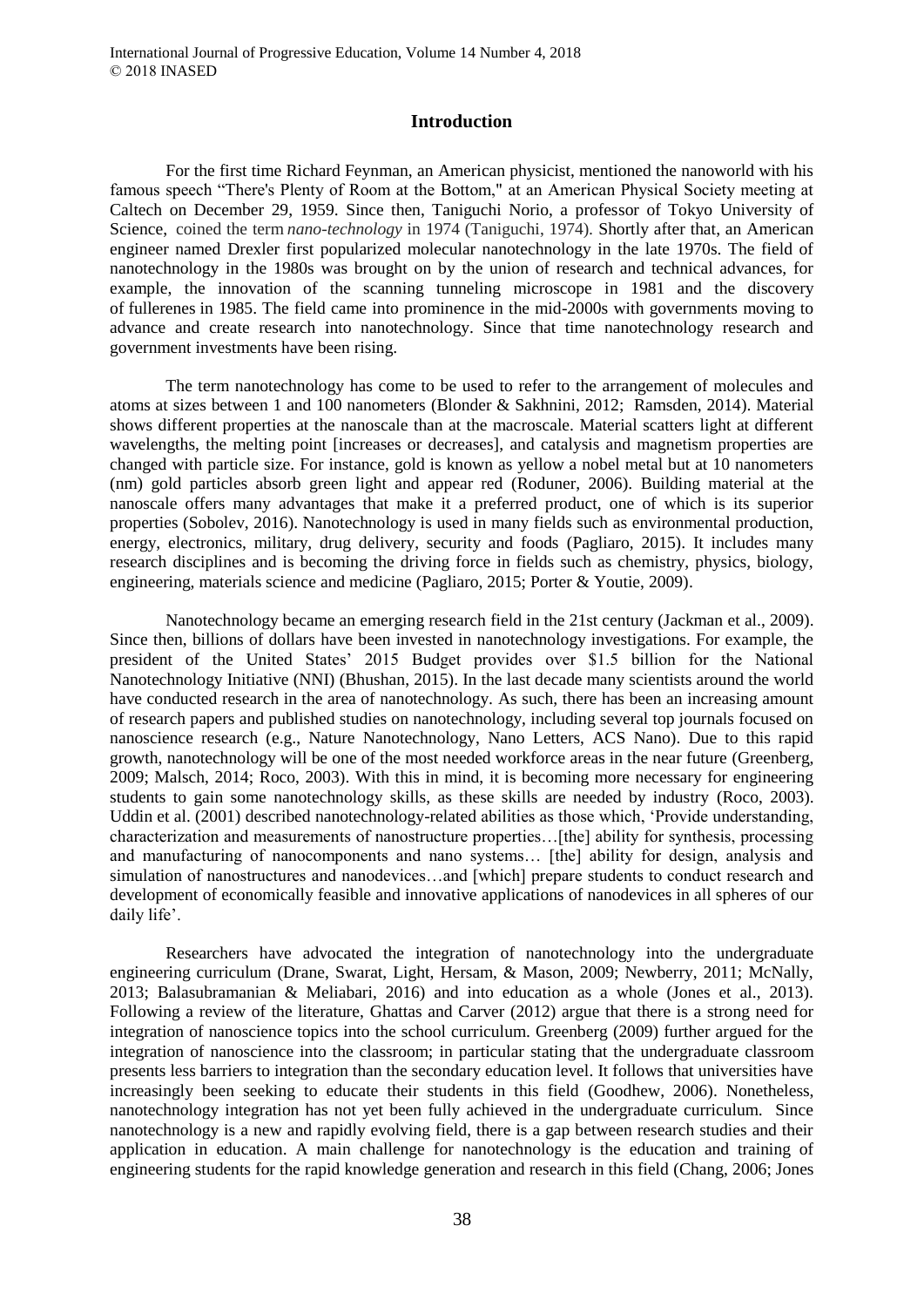et al., 2013; Uddin et al., 2001). Educators are needed to fill this gap between nanotechnology research and educational programs. Ineke (2014) demonstrated that workers in manufacturing as well as teachers have not learned about nanotechnology during their education, and thereby identified European employers' needs for nano-education (Malsch, 2014). That being said, several attempts have been made to integrate nanotechnology in education (Ambrogi, Caselli, Montalti, & Venturi, 2008; Ron Blonder & Dinur, 2011; Moyses, Rivet, & Fahman, 2010; O'Connor & Hayden, 2008; Pagliaro, 2015; Moyses, Rivet, and Fahlman 2010; Sakhnini & Blonder, 2015) but more research is needed. In order for successful nanotechnology research, development, and social discourse to take place in this field, education research is needed to inform the development of standards, course development, and workforce preparation (Jones et al., 2013).

Research across several countries has demonstrated that there is a general lack of understanding about nanotechnology. In the United States, previous research has reported a public lack of understanding of nanotechnology and its applications (Cobb & Macoubrie, 2004; Waldron, Spencer, & Batt, 2006; Macoubrie, 2005; Cobb, 2011). In Turkey, Senocak (2014) has also questioned the public's perception of nanotechnology, by collecting data from 513 Turkish participants of different backgrounds. He found that the Turkish public is unfamiliar with nanotechnology, while most of the sample had heard little to nothing about nanotechnology; however, participants often have positive emotions toward nanotechnology. Another study examined public perceptions of nanotechnology in France and found that the majority of participants had never heard of nanotechnology, and participants who had heard of nanotechnology had little knowledge about the subject (Vandermoere, Blanchemanche, Bieberstein, Marette, & Roosen, 2011).

This lack of awareness applies to the student population as well as the general public. In an investigation into middle school (6th, 7th and 8th grade) students' awareness of nanotechnology, Sahin and Ekli (2013) found that students have low awareness of nanotechnology, yet most students have positive feelings towards nanotechnology. Karataş' (2015) research with science and chemistry undergraduate students found that students' nanotechnology knowledge level is low and students are thus unable to transfer their science information to nanotechnology. Another study with Turkish undergraduates, this time with science education students, found that before a curriculum module students had little or no prior knowledge of nanotechnology (Senocak, 2015). In the United States, Diefes-Dux, Dyehouse, Bennett, and Imbrie (2007) found that first year undergraduate food and agriculture students showed little to no awareness of nanotechnology. Marikar et al. (2014) conducted a study with 80 medicine students' awareness about nanotechnology in Sri Lanka. The authors concluded that students gave strong responses on basic knowledge of nanoscale concepts; however, they found that students show a lack of knowledge about the relationship between nanotechnology and nanomedicine. Although some of these studies did not take place with undergraduate engineering students, they provide a general overview of the lack of awareness regarding nanotechnology in the public and with students. Overall these studies highlight the need for understanding students' perceptions of nanotechnology before planning a training program.

One of the areas in which nanotechnology is most used is engineering. However, to the best of our knowledge, no report has been found so far investigating engineering students' perceptions of nanotechnology in Turkey. This study aims to fill this research gap by examining Turkish engineering students' exposure, awareness and motivation levels towards nanotechnology.

The paper seeks to address the following main research question.

How do engineering students perceive nanotechnology?

Our research sub-questions are as follows: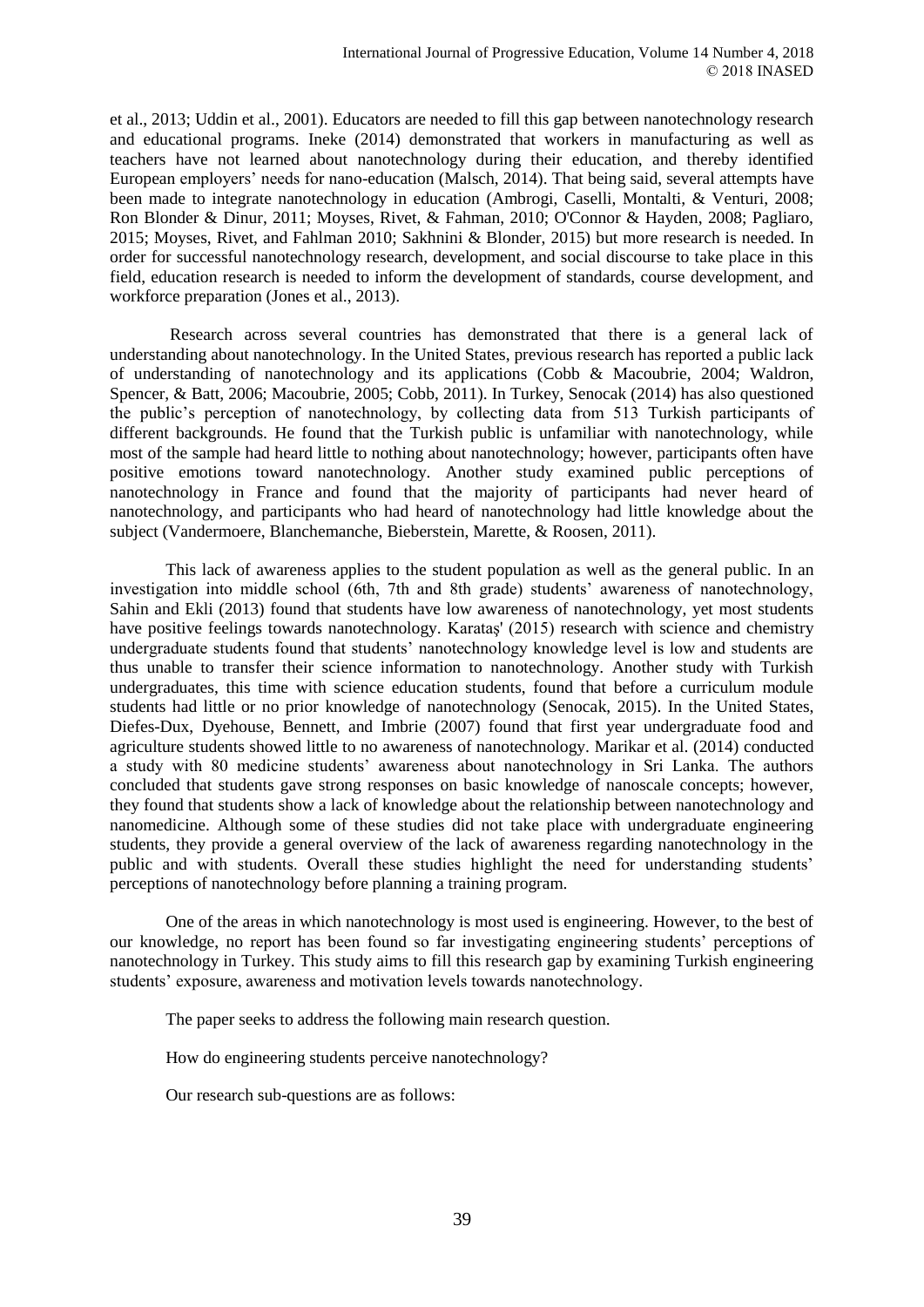International Journal of Progressive Education, Volume 14 Number 4, 2018 © 2018 INASED

Are there significant differences between male and female students with regards to exposure, awareness and motivation towards nanotechnology?

Are there any significant differences among first year, second year and third year engineering students in terms of exposure, awareness and motivation towards nanotechnology?

Are there any correlations among students' exposure, awareness, and motivation towards nanotechnology?

#### **Methods**

#### **Participants**

Participants were selected from engineering classrooms with faculty permission in a state university in Turkey that does not have a nanotechnology program. The initial sample consisted of 145 undergraduate engineering students, of which we eliminated 33 of whom did not complete all of the items. 112 surveys were found useful for this empirical analysis. The independent variables included by gender between year of study; the sample distribution is given in Table 1. Approximately half of those surveyed did not comment on open ended questions. The total number of responses for open ended questions was 51.

**Table 1.** Sample Profile

|        | 1 <sup>st</sup> Year | $\sqrt{d}Y$ ear          | $\gamma$ <sup>rd</sup> Year | Total                    |
|--------|----------------------|--------------------------|-----------------------------|--------------------------|
| Male   | 20                   | 1 O                      | ັບ                          | ັບ                       |
| Female |                      |                          | $\overline{ }$              | $\overline{\phantom{a}}$ |
| Total  | ر ر                  | $\overline{\phantom{0}}$ | 50                          | $\overline{1}$           |

### **Study design**

In this study we used mixed-methods to address our research questions. An explanatory sequential design was used; quantitative analysis findings clarify with qualitative analysis results (Creswell et al., 2008). We collected quantitative data using a survey and qualitative data using openended questions. Qualitative analysis was used to provide more in-depth understanding of students' responses.

## **Data collection**

We used the Nanotechnology Awareness Instrument, which was developed and validated for use with undergraduate students (Dyehouse et al., 2008). The instrument was developed to measure three constructs of nanotechnology perceptions: nanotechnology awareness, nanotechnology exposure, and motivation to pursue further knowledge or careers in nanotechnology. An exploratory factor analysis took place to determine the dimensionality of the instrument, and Cronbach's  $\alpha$  coefficient determined that there was high internal consistency reliability among the three subscales (Dyehouse et al., 2008). The instrument shows acceptable psychometric properties in three subscales: Nano-Awareness, Nano-Exposure, and Nano-Motivation. Cronbach's α coefficient was 0.91 for the Nano-Awareness scale, 0.82 for the Nano-Exposure subscale, and 0.94 for the Nano-Motivation subscale, which is a high level of internal consistency reliability (Dyehouse et al., 2008). Firstly, the exposure scale items have five answer choices ranging from strongly disagree to strongly agree. Some of those items are 'Heard the term nanotechnology', 'Read [something] about nanotechnology', and 'Taken a class about nanotechnology'. Secondly, the awareness scale items have five answer choices ranging from strongly disagree to strongly agree. Some of items are 'I can name an application of nanotechnology', 'Describe a process to manufacture objects at the nanoscale' and 'Name an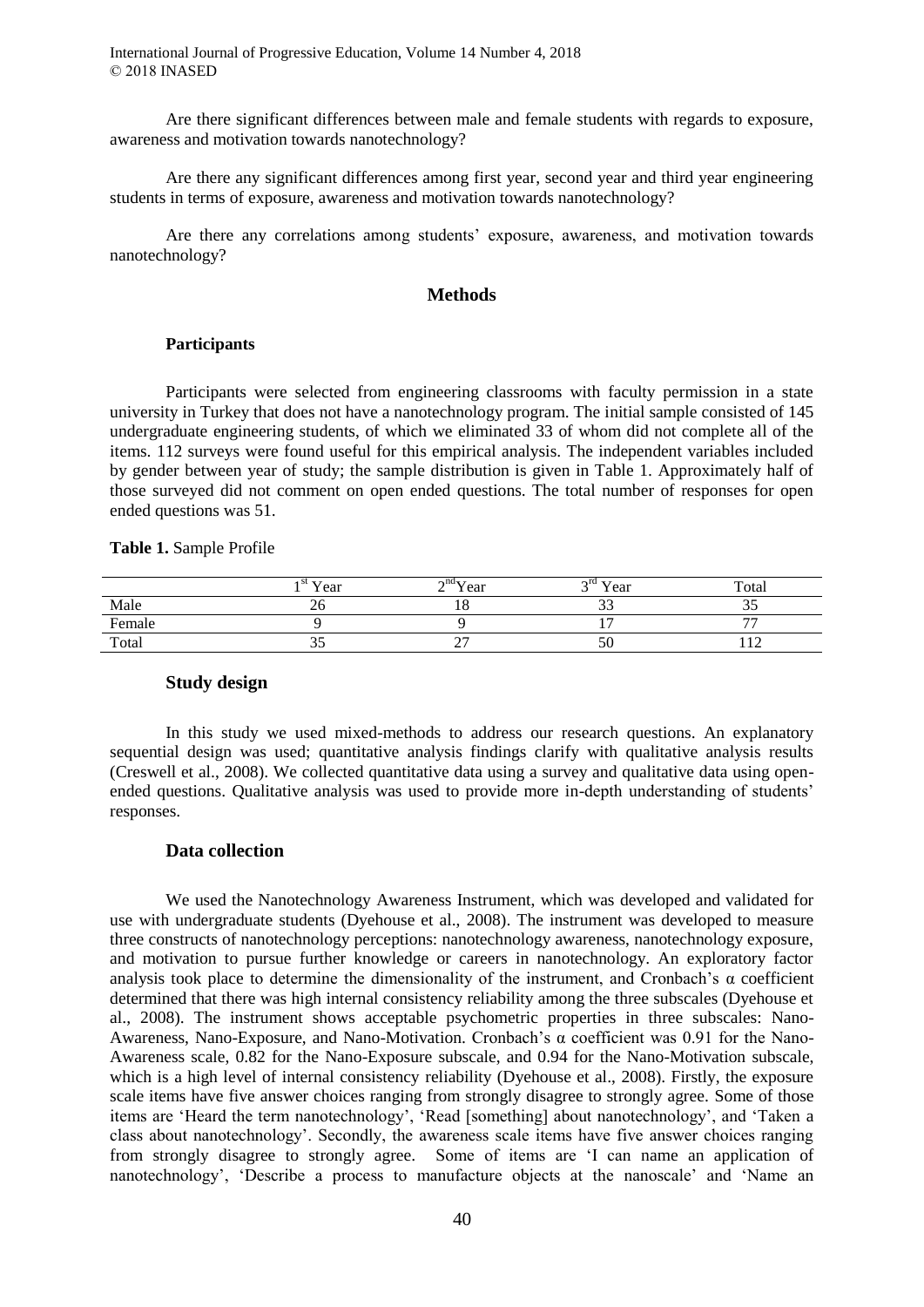instrument used to make measurements at the nanoscale'. Finally, the motivation scale has answer choices ranging from strongly disagree to strongly agree. Some items for this scale are 'I plan to read a research journal article about nanotechnology', 'Enroll in a course about nanotechnology', 'Obtain a work experience or undergraduate research opportunity related to nanotechnology'. Qualitative data were collected with open-ended questions focused on students' exposure, background, and plans regarding nanotechnology (e.g., 1. Where did you encounter the concept of nanotechnology? 2. What do you know about nanotechnology? 3. What are the things you plan to do regarding nanotechnology?)

## **Data analysis**

Data management and analysis were performed using SPSS 20.0. Descriptive data were generated for all variables. Because of the ordinal-level data, we used nonparametric tests as well as the mode for descriptive analysis. Mann-Whitney U Tests were used to analyze the relationship between gender and students' nanotechnology perceptions. In order to assess year of study, Kruskal-Wallis Tests were used. In addition, Kendall's tau b correlation coefficients were used to examine the relationships between the variables that were measured on an ordinal scale. A content analysis using a classification approach was used for qualitative data analyses. First, response phrases were categorized and then analysed according to the recurring themes. An example of coding for Exposure is: TV; Daily life product; Internet; School. Examples for the Background theme were: Small technology; Advanced Technology; Something that makes life easier. Finally, examples of coding for the Motivation theme were: Education, Work.

## **Results**

The quantitative results are presented in the following tables and figures including first descriptive statistics and then inferential statistics. Table 2 presents the results of the Mann-Whitney U Tests to examine the relationship between gender and nanotechnology perceptions. To determine whether there were any year of study effects, the results of Kruskal-Wallis Test tests are presented in Table 3.Lastly, to understand the relationships between variables, Kendall's tau\_b correlation correlation was used (Table 4). The qualitative results include analysis of responses given to openended questions shown in Table 5.

## **Quantitative results**

## *Descriptive statistics*

The descriptive data analysis was used to answer the research question: How do engineering students perceive nanotechnology? More specifically, what are students' perceptions about nanotechnology in terms of exposure, awareness and motivation towards nanotechnology? Because the data were ordinal, the mode rather than the mean score was used.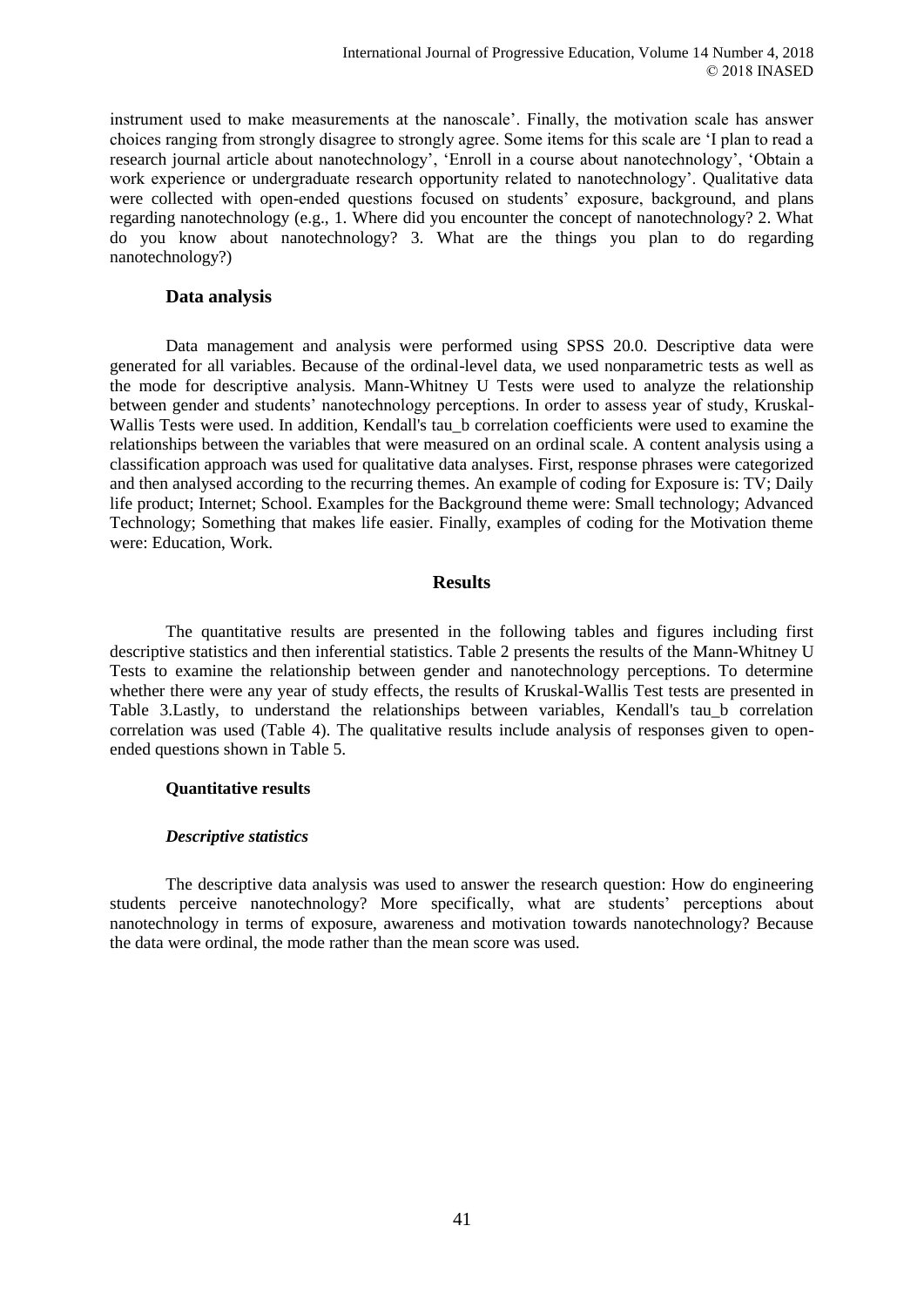#### International Journal of Progressive Education, Volume 14 Number 4, 2018 © 2018 INASED



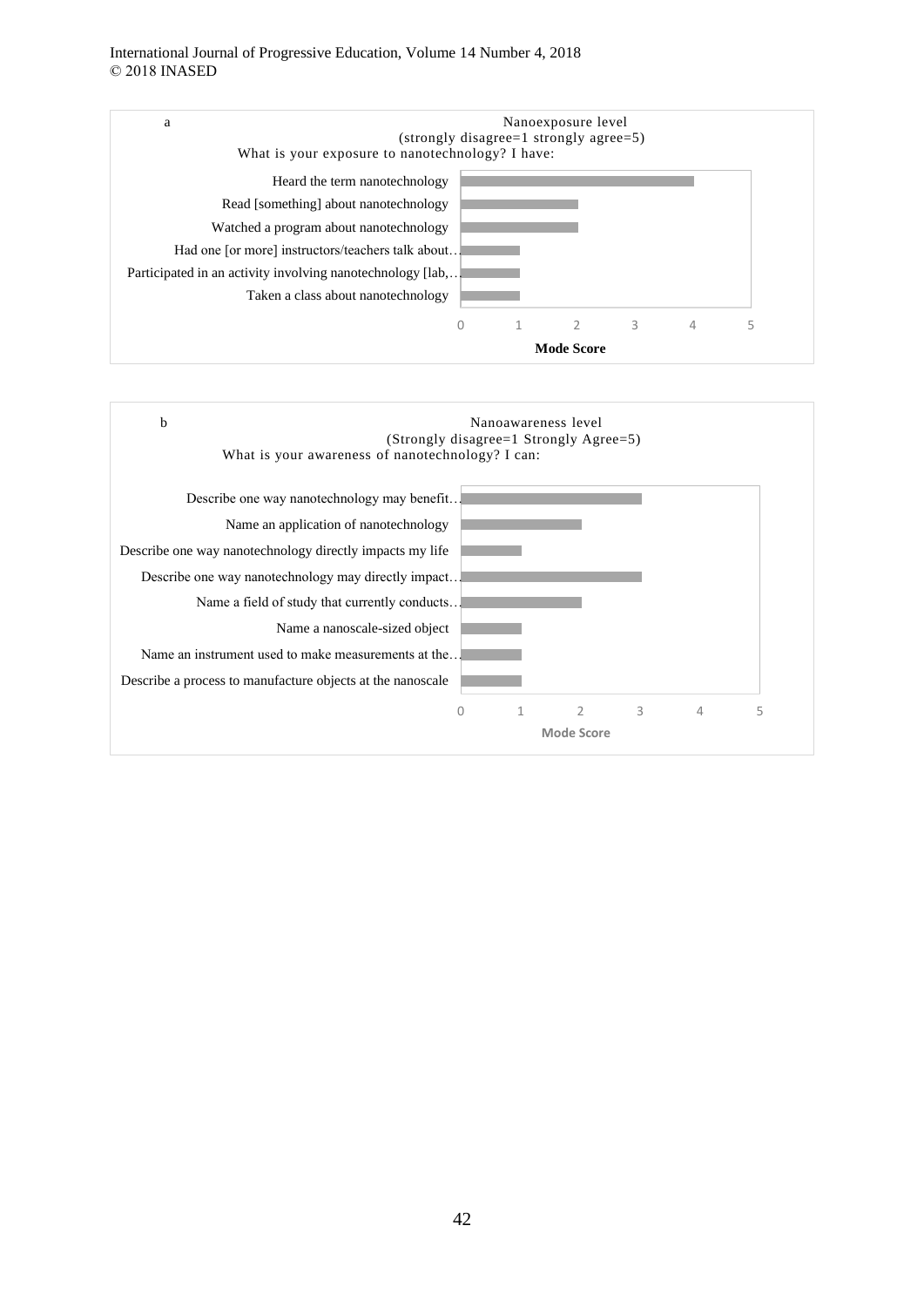

**Fig.1.** Mode scores for the respondents' nano (a) exposure (b) awareness (c) motivation

Figure 1 provides detailed descriptive statistics regarding the participants' nano-exposure, nano-awareness and nano-motivation mode scores. From the data in Figure 1a, it is apparent that almost all students have heard about nanotechnology (mode: 4). Some students have read or watched something related to nanotechnology (mode: 2). A small number of students listened to something about nanotechnology from their teachers, participated in an activity involving nanotechnology, or have taken a class about nanotechnology (mode: 1).

Results showed that the modes of almost all items that belong to nanotechnology awareness were under the score of 3.0 (see Figure 1b), meaning that most students lack awareness about nanotechnology. Fewer than half of students have awareness about societal benefits. Students cannot describe one way that nanotechnology may impact their daily life, but they can describe one way that nanotechnology may directly impact their life in the future. Only a few students can describe the manufacturing process at the nanoscale and can name an instrument used to make measurements at the nanoscale (mode: 1).

Finally, it Table 1c shows that the mode score for all items that belong to nanotechnology motivation were above 3.0. That is, students' motivation to learn, work and take part in research experiences related to nanotechnology is high (mode: 5). Students willing to apply or interview for nanotechnology-related work is moderate (mode: 3).

## *Inferential statistics*

Inferential statistics, including Mann-Whitney U Test, were used to answer the first research sub-question: Are there significant differences between male and female students with regards to exposure, awareness and motivation towards nanotechnology?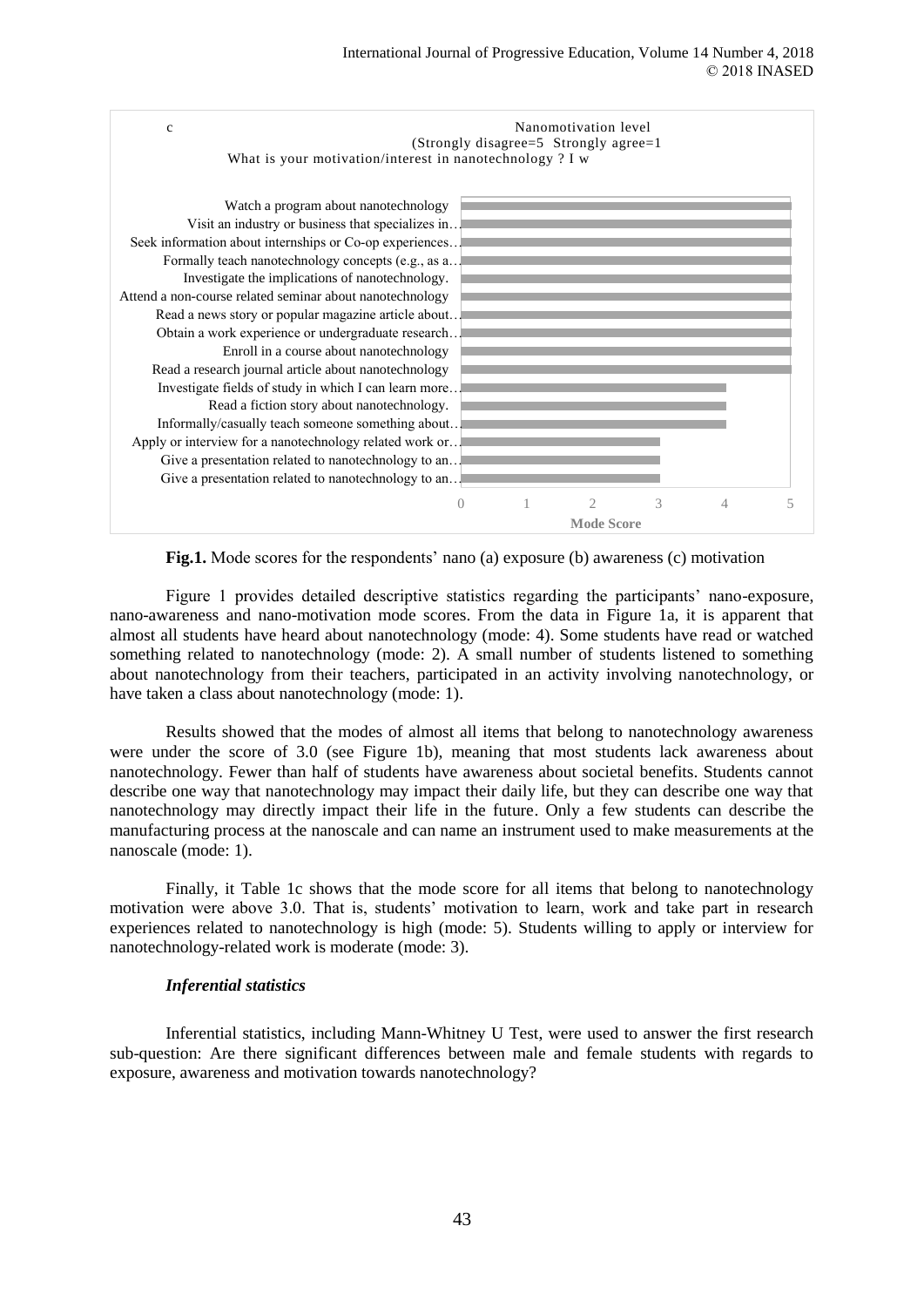| Nano-exposure   | n  | Mean Rank | Sum of Rank | U        | p     |
|-----------------|----|-----------|-------------|----------|-------|
|                 |    |           |             |          |       |
| Female          | 35 | 54.06     | 1892.00     |          |       |
| Male            | 77 | 57.61     | 4436.00     | 1262.00  | 0.590 |
| Nano-awareness  |    |           |             |          |       |
| Female          | 35 | 43.63     | 1527.00     |          |       |
| Male            | 77 | 62.35     | 4801.00     | 897.000  | .005  |
| Nano-motivation |    |           |             |          |       |
| Female          | 35 | 48.04     | 1681.50     |          |       |
| Male            | 77 | 60.34     | 4646.50     | 1051.500 | .063  |

**Table 2.** Mann-Whitney U Tests results for the comparison by gender with nano-exposure, awareness and motivation

As shown in Table 2, there was no significant difference between males and females on the subscale measuring students' exposure to nanotechnology ( $p > 0.05$ ). That is, we found that both female and male students have a similar self-reported level of exposure to the field of nanotechnology. As can be seen from the data in Table 2, there were significant differences between males and females in term of nano-awareness ( $p < 0.05$ ), with males showing a higher mean rank than females. That is, males had significantly higher awareness about nanotechnology than did females. Finally, results showed no significant difference between males and females in terms of motivation to pursue further exploration of nanotechnology ( $p > 0.05$ ). Thus, both males and females showed similar levels of their self-reported plans to pursue further knowledge or careers in the field of nanotechnology.

Inferential statistics including a Kruskal-Wallis Test were used to answer the second research sub-question: Are there any significant differences among first year, second year and third year engineering students in terms of exposure, awareness and motivation towards nanotechnology?

| Nano-exposure   | n  | Mean Rank | df | $X^2$  | p    |
|-----------------|----|-----------|----|--------|------|
| Year 1          | 35 | 38.06     | 2  | 16.681 | .000 |
| Year 2          | 27 | 62.87     |    |        |      |
| Year 3          | 50 | 65.97     |    |        |      |
| Nano-awareness  |    |           |    |        |      |
| Year 1          | 35 | 48.63     | 2  | 3.371  | .185 |
| Year 2          | 27 | 63.15     |    |        |      |
| Year 3          | 50 | 58.42     |    |        |      |
| Nano-motivation |    |           |    |        |      |
| Year 1          | 35 | 72.90     | 2  | 13.751 | .001 |
| Year 2          | 27 | 44.67     |    |        |      |
| Year 3          | 50 | 51.41     |    |        |      |

**Table 3.** Kruskal-Wallis Test results in terms of year of study

There were significant differences between year of study in terms of nano-exposure ( $p < 0.05$ ), indicating that year in university program has effects on students' self-reported exposure to nanotechnology (Table 3). Next, there were no significant differences between year of study in terms of students' awareness of nanotechnology ( $p > 0.05$ ), indicating that students in different years of study have similar levels of awareness. We also found significant differences between year of study in terms of motivation ( $p < 0.05$ ). Surprisingly, first year students have a higher nano-motivation mean rank score than second and third year students.

Kendall's tau b was used to answer the third sub-research question: Are there any correlations among students' exposure, awareness, and motivation towards nanotechnology?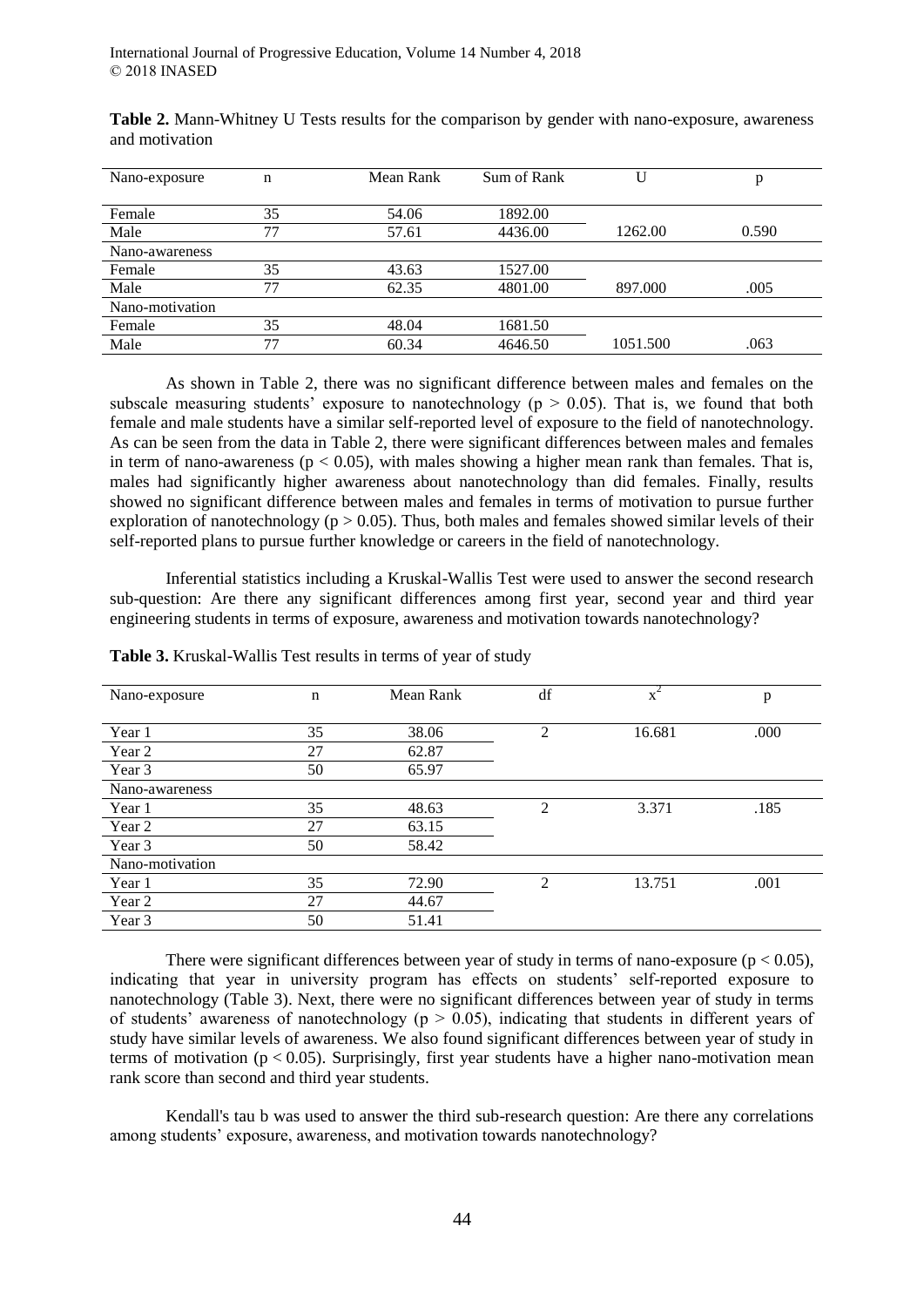|                 |                                                           | Nano-exposure | Nano-awareness | Nano-motivation |
|-----------------|-----------------------------------------------------------|---------------|----------------|-----------------|
| Nano-exposure   | <b>Correlation Coefficient</b>                            | 1.000         | $.551$ **      | .039            |
|                 |                                                           |               | .000           | .558            |
| Nano-awareness  | <b>Correlation Coefficient</b>                            | $.551$ **     | 1.000          | $.144*$         |
|                 |                                                           | .000          |                | .028            |
|                 | <b>Correlation Coefficient</b>                            | .039          | $.144*$        |                 |
| Nano-motivation |                                                           | .558          | .028           |                 |
|                 | n                                                         | 112           | 112            | 112             |
|                 | **. Correlation is significant at the $(p < 0.01$ level). |               |                |                 |
|                 | *. Correlation is significant at the $(p < 0.05$ level).  |               |                |                 |

**Table 4.** Kendall's tau\_b correlation values between variables.

Table 4 shows the Kendall's tau\_b correlation between variables. We found positive correlations between the nano-exposure subscale and the nano-awareness subscale in addition finding positive correlations between the nano-motivation subscale and the nano-awareness subscale. This indicates that students' awareness about nanotechnology increases with their exposure to nanotechnology. Furthermore, students' motivation to pursue further knowledge or careers in nanotechnology increases with their awareness about the field.

### **Qualitative data analysis**

To provide further information about students' perceptions about nanotechnology, we performed a content analysis on the qualitative data. The results of the qualitative data analysis are presented in Table 5.

| Table 5. Themes, codes, students' frequency and percent |  |
|---------------------------------------------------------|--|
|---------------------------------------------------------|--|

| Themes                               | Codes                            | Frequency | %  |
|--------------------------------------|----------------------------------|-----------|----|
| of<br>Encountering<br>the<br>concept | Daily life product               | 9         | 21 |
| nanotechnology                       | TV, internet                     | 16        | 37 |
|                                      | Nowhere                          | 10        | 23 |
|                                      | School                           | 7         | 16 |
| Background about nanotechnology      | Something that makes life easier | 10        | 26 |
|                                      | Advanced technology              |           | 18 |
|                                      | I have no information            | 16        | 41 |
|                                      | Small technology                 | 6         | 15 |
| Future<br>regarding<br>plans         | Education                        | 15        | 48 |
| nanotechnology                       | Work                             | 6         | 19 |
|                                      | I have no plan                   | 10        | 32 |

Regarding where students have encountered the concept of nanotechnology, we found that the largest percentage of students responded that they have encountered nanotechnology on the TV or internet (37%). However, many students (23%) responded that they have not encountered nanotechnology anywhere. Surprisingly, the smallest percentage of students have encountered nanotechnology in the school environment (16%).

Next, we examined students' responses to better understand what background they have in nanotechnology. Almost half of the respondents reported that they have no information about nanotechnology (41%). However, on the positive side, a small number of respondents believe that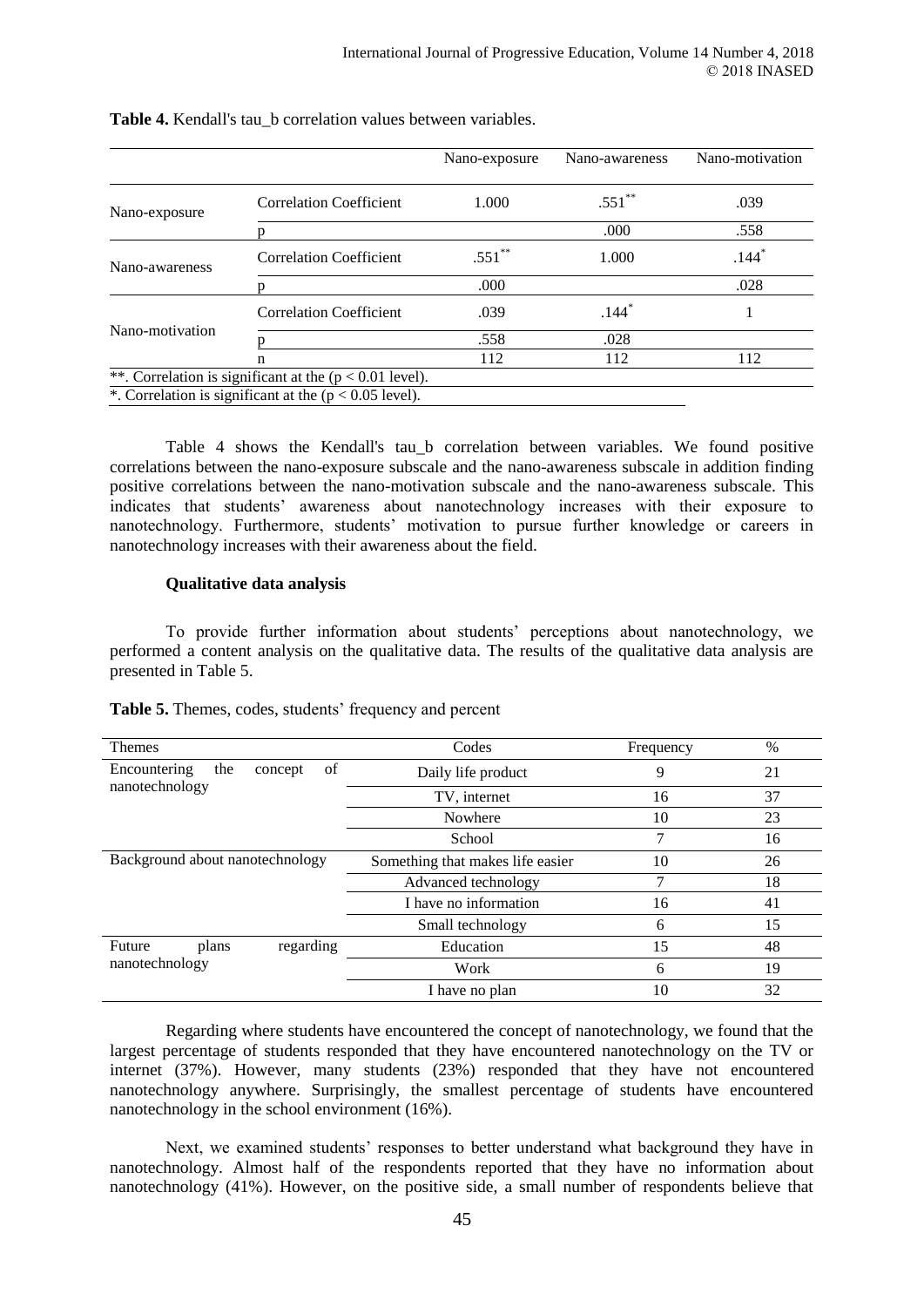nanotechnology is something that makes life easier (26%). The smallest percentage of students know that nanotechnology is an advanced technology and a small technology (18% and 15%, respectively).

Examining the open-ended responses regarding students' future plans, we found that approximately half of the respondents have motivation to get nanotechnology training (48%). A smaller number of participants have motivation to work on nanotechnology related areas (19%). Finally, fewer than half of the respondents have no plans regarding nanotechnology (32%).

### **Discussion**

The main research question that this study sought to answer was: How do engineering students perceive nanotechnology? Results revealed that students have low exposure and awareness regarding nanotechnology and high motivation towards learning more about nanotechnology. It seems that while that students have a belief about the importance of nanotechnology, they also have insufficient knowledge about nanotechnology. These results could possibly be due to a lack of nanotechnology education (Jackman et al., 2009; Jones et al., 2013; Malsch, 2014). Students' information is limited to the internet, TV and some products which used nanotechnology in the production process. At the same time, while students have high motivation to visit an industry and business that specializes in nanotechnology, they have low motivation to apply or interview for related nanotechnology work. In sum, the majority of the students have encountered nanotechnology, but they are lacking information about the field. Additionally, the majority of students are willing to learn nanotechnology and report that they want to enroll in nanotechnology education. Students' lack of motivation to apply for a job related to nanotechnology could be a result of their low nanotechnology knowledge, which would not be sufficient for a nano-related career. These results are consistent with those of other studies (Chen et al., 2013; Farshchi, Sadrnezhaad, Nejad, Mahmoodi, & Abadi, 2011; Hanoglu, Douglas, Madhavan, & Diefes-Dux, 2015; Waldron et al., 2006), which show lower awareness about nanotechnology but a higher interest in pursuing additional knowledge.

We also found a lack of exposure to nanotechnology in the classroom on both quantitative and qualitative responses. Most students reported that they have not had one or more instructors/teachers talk about nanotechnology and that only a small percentage have encountered nanotechnology in a school setting. We found this surprising for engineering students, because of the wide applications for nanotechnology across all engineering fields. This lack of exposure is consistent with students in other fields of study and other educational levels (Sahin & Ekli, 2013; Marikar et al., 2014; Karatas, 2015; Senocak, 2015).

The first research sub-question asked whether there are significant differences between male and female students with regards to exposure, awareness and motivation towards nanotechnology. These results indicated that there is no significant difference between gender for students' exposure and motivation regarding the field of nanotechnology. That is, both males and females have similar exposure and motivation levels towards nanotechnology. However, significant differences were found between males and females regarding their level of awareness about nanotechnology; specifically, male students showed higher levels of awareness than female students. Many engineering fields, which are associated with hardware and technical tools, such as mechanical and electrical engineering, are populated by many more men than women (Miller et al., 2000). Su, Rounds, and Armstrong (2009) performed a meta-analysis of sex differences in career interests and found that men prefer working with things and women prefer working with people, with women showing a greater preference for socially-oriented occupations. Furthermore, women tend to leave engineering for majors that are perceived to be more likely contributors to social good (Borrego et al., 2005). It may be that because nanotechnology is perceived as a highly technical field that women lack enough interest to increase their awareness about the field. This difference between genders should be more closely examined in future research.

Our second research sub-question asked, 'Are there any significant differences among first year, second year and third year engineering students in terms of exposure, awareness and motivation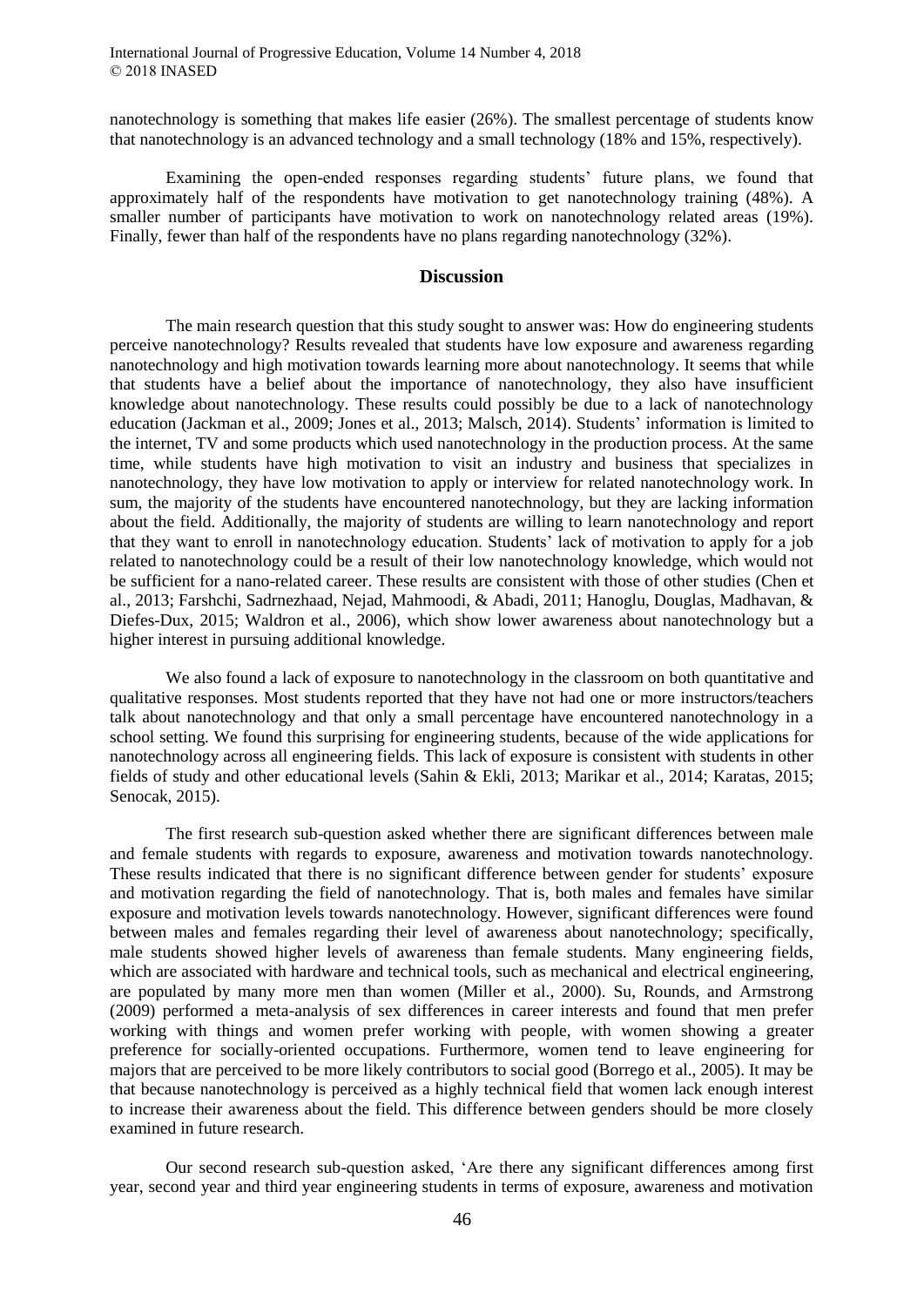towards nanotechnology'? The results showed a significant difference in students' nano-exposure level across years of study. These results showed that as students move through their program of study they gain increasing exposure to nanotechnology. However, we are unable to say if this exposure is the result of the university environment. Results also showed no significant differences for students' levels of awareness towards nanotechnology between years of study. It is unclear why students' exposure increases over the years but awareness does not. It may be that exposure to nanotechnology does not necessarily lead to awareness. Because awareness indicates some level of knowledge or learning about nanotechnology, such as the ability to name a nanoscale sized object, students who are exposed to nanotechnology (i.e., hearing about it in the classroom) may not be willing to seek out more information or be interested enough to retain any information. However, significant differences were found for students' motivation towards nanotechnology by year of study. Surprisingly, students' nano-motivation decreases as they increase in their years of study. The findings of the current study are consistent with those of Hanoglu et al. (2014) who found students' exposure and awareness increases but not motivation towards nanotechnology after an educational intervention. The reason for this may have something to do with self-efficacy, behavioral (e.g., enrolling a laboratory course) and environmental factors (e.g., high school) (Pintrich, 2003).

Finally, the third research sub-question asked 'Are there any correlations among students' exposure, awareness, and motivation towards nanotechnology'? Results showed a high positive correlation between nano-exposure with nano-awareness and again between nano-awareness and nano-motivation. A possible explanation for these results are that students' awareness increases with their exposure level and in turn as students become more aware of the field, they increase in their motivation to pursue further information. However, there was no direct correlation between exposure and motivation level. In this case, exposure could indicate a more passive attentiveness about nanotechnology, while awareness may indicate a conscious effort to understand nanotechnology. In the psychology literature, exposure alone does not increase liking of a certain object, whereas conscious awareness can have an effect (de Zilva et al., 2013). For example, if students have read a newspaper that mentioned nanotechnology but skimmed over it or if nanotechnology was mentioned in a class and they were not attentive, then their exposure does not necessarily indicate any understanding or awareness of nanotechnology, thus not leading to motivation to pursue further information.

## **Conclusion**

This study set out to determine engineering students' perceptions of nanotechnology. The most obvious finding to emerge from this study is that students' exposure to nanotechnology and awareness about nanotechnology is low, but their motivation to pursue nanotechnology knowledge or careers is high. This lack of exposure and awareness is problematic at a time when nanotechnology is becoming increasingly important to the field of engineering. As this study has shown, engineering students have little to no exposure to nanotechnology in a classroom setting. Educators can take advantage of students' motivation to learn more about nanotechnology by integrating information about the field into the engineering curriculum, thereby increasing students' exposure and awareness.

Additionally, although students' exposure to nanotechnology and awareness about nanotechnology were low, there were still significant differences found between males and females with regard to levels of nanotechnology awareness. Because females show a lower awareness of nanotechnology than males, it may be helpful for educators who integrate nanotechnology into their curriculum to emphasize the more socially relevant aspects of nanotechnology that may interest women in particular, such as how nanotechnology can improve society.

Surprisingly, no significant differences were found between year of study in terms of awareness towards nanotechnology. We found a high positive correlation between the constructs of exposure with awareness and awareness with motivation. It is important that educators integrate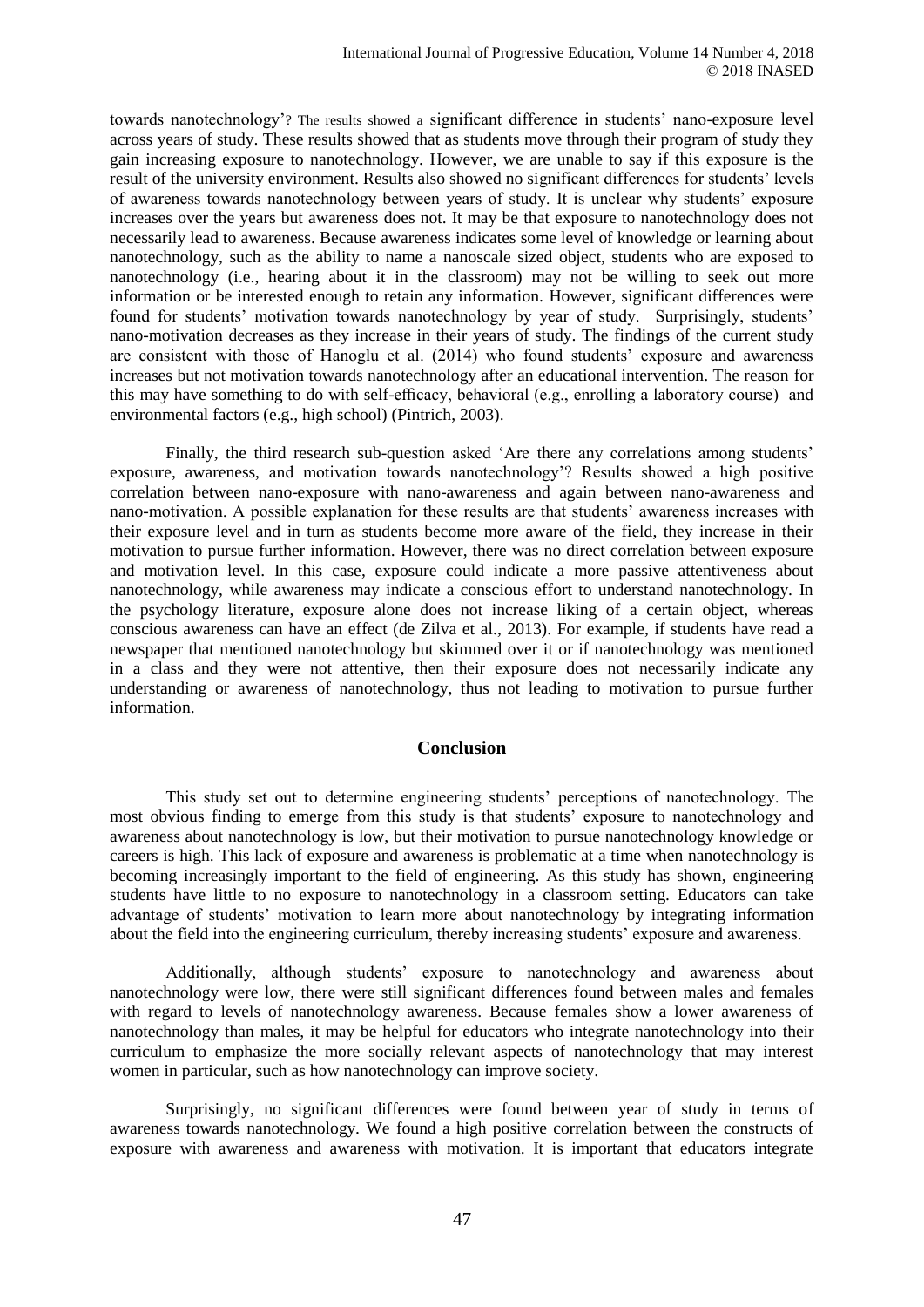nanotechnology into the curriculum in meaningful, relevant ways in order to engage students and move beyond mere exposure to nanotechnology.

In sum, the evidence from this study suggests that engineering faculty should amend their curriculum to give more attention to nanotechnology education given the prevalence and need for nanotechnology-trained engineering graduates. The high levels of motivation to pursue further information about nanotechnology among engineering students is encouraging. This is the first time that perceptions about nanotechnology have been studied with Turkish engineering students. These findings enhance our understanding of engineering students' perceptions of nanotechnology, specifically with regards to exposure, awareness, and motivation. The current investigation was limited to a state university. Further research should explore nanotechnology awareness at other types of institutions, in addition to examining more closely the links between year of study and gender with regards to nanotechnology perceptions.

## **Acknowledgement**

The authors would like to thank Turgay Han for his comprehensive and thoughtful commentary on this article prior to revisions.

## **References**

- Ambrogi, P., Caselli, M., Montalti, M., & Venturi, M. (2008). Make sense of nanochemistry and nanotechnology. Chemistry Education Research and Practice, 9(1), 5-10.
- Balasubramanian, G. & Meliabari, A. A. (2016). Teaching nanoscale heat transfer: From a one-week module, to an undergraduate technical elective, to a graduate course. Journal of Nano Education, 8 (2), 126-132.
- Bhushan, B. (2015). Governance, policy, and legislation of nanotechnology: A perspective. Microsystem TeJackman, J. A., Cho, D.-J., Lee, J., Chen, J. M., Besenbacher, F., Bonnell, D. A., Cho, N.-J. (2009). Nanotechnology Education for the Global World: Training the Leaders of Tomorrow. ACS Nano.
- Blonder, R., & Dinur, M. (2011). Teaching nanotechnology using student-centered pedagogy for increasing students' continuing motivation. Journal of Nano Education, 3(1-2), 51-61.
- Blonder, R., & Sakhnini, S. (2012). Teaching two basic nanotechnology concepts in secondary school by using a variety of teaching methods. Chemistry Education Research and Practice, 13(4), 500-516.
- Borrego, M. J., Padilla, M. A., Guili, Z., Ohland, M. W., & Anderson, T. J. (2005, October). Graduation rates, grade-point average, and changes of major of female and minority students entering engineering. Proceedings of the American Society of Engineering Education Frontiers in Education Conference, Indianapolis, Indiana.
- Chang, R. P. H. (2006). A call for nanoscience education. Nano Today, 1(2), 6-7.
- Chen, M.-F., Lin, Y.-P., & Cheng, T.-J. (2013). Public attitudes toward nanotechnology applications in taiwan. Technovation, 33(2–3), 88-96.
- Creswell, John W., V. L. Plano Clark, and A. L. Garrett. "Advances in mixed methods research." (2008): 66-83.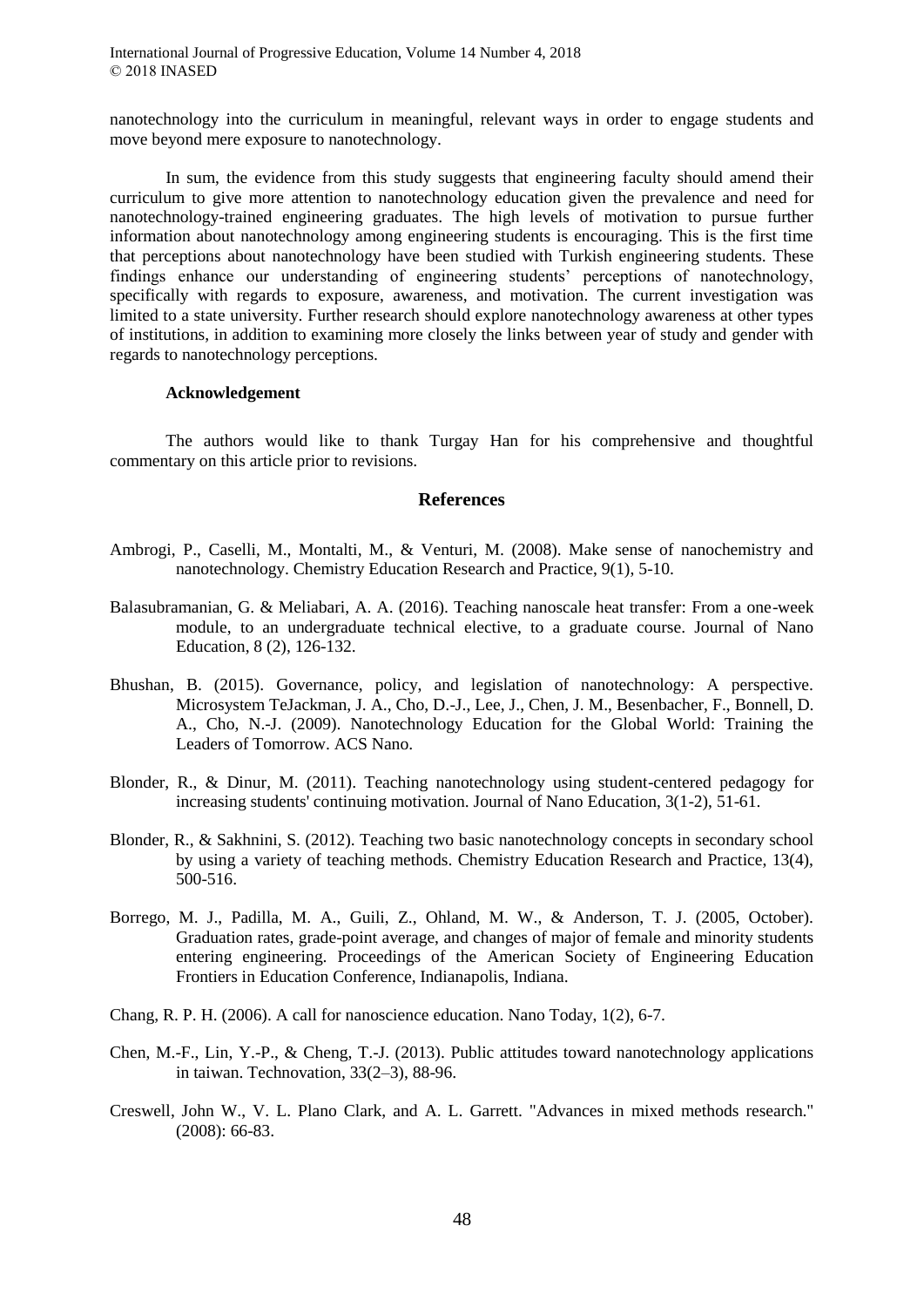- Cobb M. D. (2011) Creating informed public opinion: Citizen deliberation about nanotechnologies for human enhancements. Journal of Nanoparticle Research, 13, 1533–1548.Cobb, M.D., & Macoubrie, J. (2004). Public perceptions about nanotechnology: Risks, benefits and trust. Journal of Nanoparticle Research, 6, 395-405.
- Drane, D., Swarat, S., Light, G., Hersam, M., & Mason, T. (2009). An Evaluation of the Efficacy and Transferability of a Nanoscience Module. Journal of Nano Education, 1(1), 8-14. doi: 10.1166/jne.2009.001
- Dyehouse, M. A., Diefes-Dux, H. A., Bennett, D. E., & Imbrie, P. K. (2008). Development of an instrument to measure undergraduates' nanotechnology awareness, exposure, motivation, and knowledge. Journal of Science Education and Technology, 17(5), 500-510.
- Farshchi, P., Sadrnezhaad, S. K., Nejad, N. M., Mahmoodi, M., & Abadi, L. I. G. (2011). Nanotechnology in the public eye: The case of iran, as a developing country. Journal of Nanoparticle Research, 13(8), 3511-3519.
- Ghattas, N. I., & Carver, J. S. (2012). Integrating nanotechnology into school education: A review of the literature. Research in Science & Technological Education, 30(3), 271-284.
- Goodhew, P. (2006). Education moves to a new scale. Nano Today, 1(2), 40-43.
- Greenberg, A. (2009). Integrating nanoscience into the classroom: Perspectives on nanoscience education projects. Acs Nano, 3(4), 762-769.
- Hanoglu, O., Douglas, K. A., Madhavan, K., & Diefes-Dux, H. (2015). First-year engineering students' nanotechnology awareness, exposure and motivation before and after educational interventions. Paper presented at the Proceedings - Frontiers in Education Conference, FIE.
- Jackman, J. A., Cho, D.-J., Lee, J., Chen, J. M., Besenbacher, F., Bonnell, D. A., Cho, N.-J. (2009). Nanotechnology Education for the Global World: Training the Leaders of Tomorrow. ACS Nano.
- Jones, M. G., Blonder, R., Gardner, G. E., Albe, V., Falvo, M., & Chevrier, J. (2013). Nanotechnology and nanoscale science: Educational challenges. International Journal of Science Education, 35(9), 1490-1512.
- Karataş, F. Ö. (2015). Kimya öğrencilerinin nanobilim ve nanoteknoloji konularındaki bilgi düzeyleri. Journal of Turkish Science Education, 11(3), 103-118.
- Macoubrie, J. (2005). Informed public perceptions of nanotechnology and trust in government. http://www.pewtrusts.com/pdf/Nanotech\_0905.pdf.
- Malsch, I. (2014). Nano-education from a european perspective: Nano-training for non-r&d jobs. Nanotechnology Reviews, 3(2), 211-221. doi:10.1515/ntrev-2013-0039
- McNally, H. A. (2013). Maximizing nanotechnology education at Purdue University. IEEE Nanotechnology Magazine, 7, 19-22 .
- Miller, P. H., Rosser, S. V., Benigno, J. P., & Zieseniss, M. L. (2000). A desire to help others: Goals of high-achieving female science undergraduates. Women's Studies Quarterly, 28(1&2), 128-142.
- Moyses, D. D., Rivet, J. L., & Fahlman, B. D. (2010). Using Concept Maps To Teach a Nanotechnology Survey Short Course. Journal of Chemical Education, 87(3), 285–290.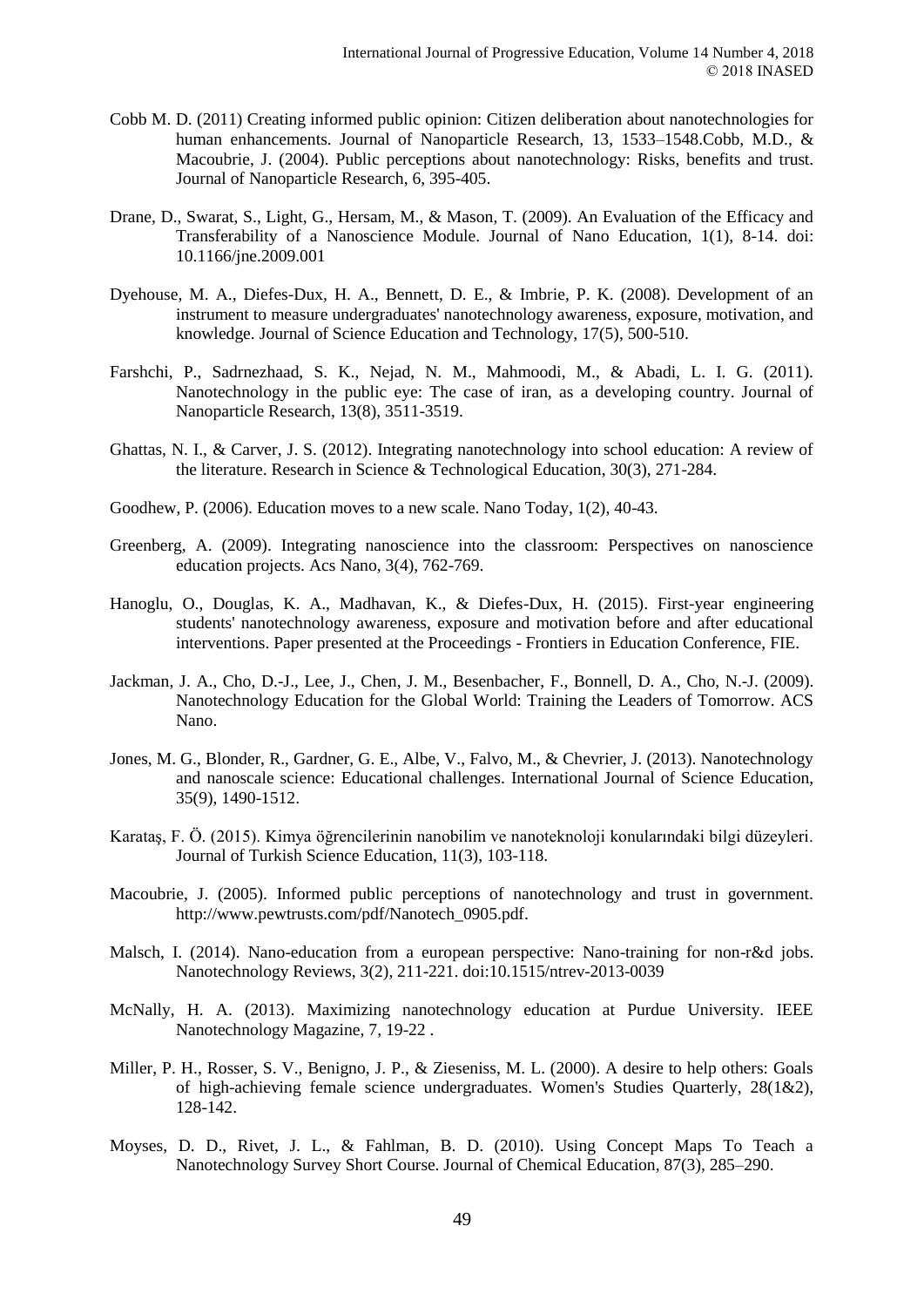International Journal of Progressive Education, Volume 14 Number 4, 2018 © 2018 INASED

- Marikar, F. M. M. T., Ilangakoon, P. I. P. W., Jaliya, S. H., Jayasena, L. D., Kalavitigoda, S. K. P. B., Koralagedara, K. I. S., & Kulathunga, S. P. S. N. (2014). Sri lankan medical undergraduates awareness of nanotechnology and its risks. Education Research International, 2014.
- Newberry, D. (2011, August). Nanotechnology education: The impact of and on electrical engineering. Proceedings of the 2011 11th IEEE International Conference on Nanotechnology. Portland, Oregon, 800-803.
- Norio. Taniguchi, "On the Basic Concept of 'Nano-Technology'," Proc. Intl. Conf. Prod. Eng. Tokyo, Part II, Japan Society of Precision Engineering, 1974.
- O'Connor, C., & Hayden, H. (2008). Contextualising nanotechnology in chemistry education. Chemistry Education Research and Practice, 9(1), 35-42.
- Pagliaro, M. (2015). Advancing nanochemistry education. Chemistry-a European Journal, 21(34), 11931-11936.
- Porter, A. L., & Youtie, J. (2009). How interdisciplinary is nanotechnology? Journal of nanoparticle research, 11(5), 1023-1041.
- Pintrich, P. R. (2003). A Motivational Science Perspective on the Role of Student Motivation in Learning and Teaching Contexts. Journal of Educational Psychology, 95(4), 667–686.
- Sobolev, K. (2016). Modern developments related to nanotechnology and nanoengineering of concrete. Frontiers of Structural and Civil Engineering, 10(2), 131–141.
- Su, R., Rounds, J., & Armstrong, P. I. (2009). Men and things, women and people: A meta-analysis of sex differences in interests. Psychological Bulletin, 135, 859-884.
- Taniguchi, N. (1974). On the basic concept of nanotechnology. In Proc. Intl. Conf. Prod. Eng. Tokyo, Part II, Japan Society of Precision Engineering (pp. 18–23).
- Ramsden, J. J. (2014). Chapter 1 what is nanotechnology? In J. J. Ramsden (Ed.), Applied nanotechnology (second edition) (pp. 3-12). Oxford: William Andrew Publishing.
- Roco, M. C. (2003). Converging science and technology at the nanoscale: Opportunities for education and training. Nature Biotechnology, 21(10), 1247-1249.
- Roduner, E. (2006). Size matters: Why nanomaterials are different. Chemical Society Reviews, 35(7), 583-592.
- Sahin, N., & Ekli, E. (2013). Nanotechnology awareness, opinions and risk perceptions among middle school students. International Journal of Technology and Design Education, 23(4), 867-881.
- Senocak, E. (2015). A course to create informed Turkish undergraduate students on nanotechnology. Journal of Nano Education, 7(1), 52-57.
- Sobolev, K. (2016). Modern developments related to nanotechnology and nanoengineering of concrete. Frontiers of Structural and Civil Engineering, 10(2), 131–141.
- Sakhnini, S., & Blonder, R. (2015). Essential concepts of nanoscale science and technology for high school students based on a delphi study by the expert community. International Journal of Science Education, 37(11), 1699-1738.
- Senocak, E. (2014). A survey on nanotechnology in the view of the turkish public. Science Technology & Society, 19(1), 79-94.